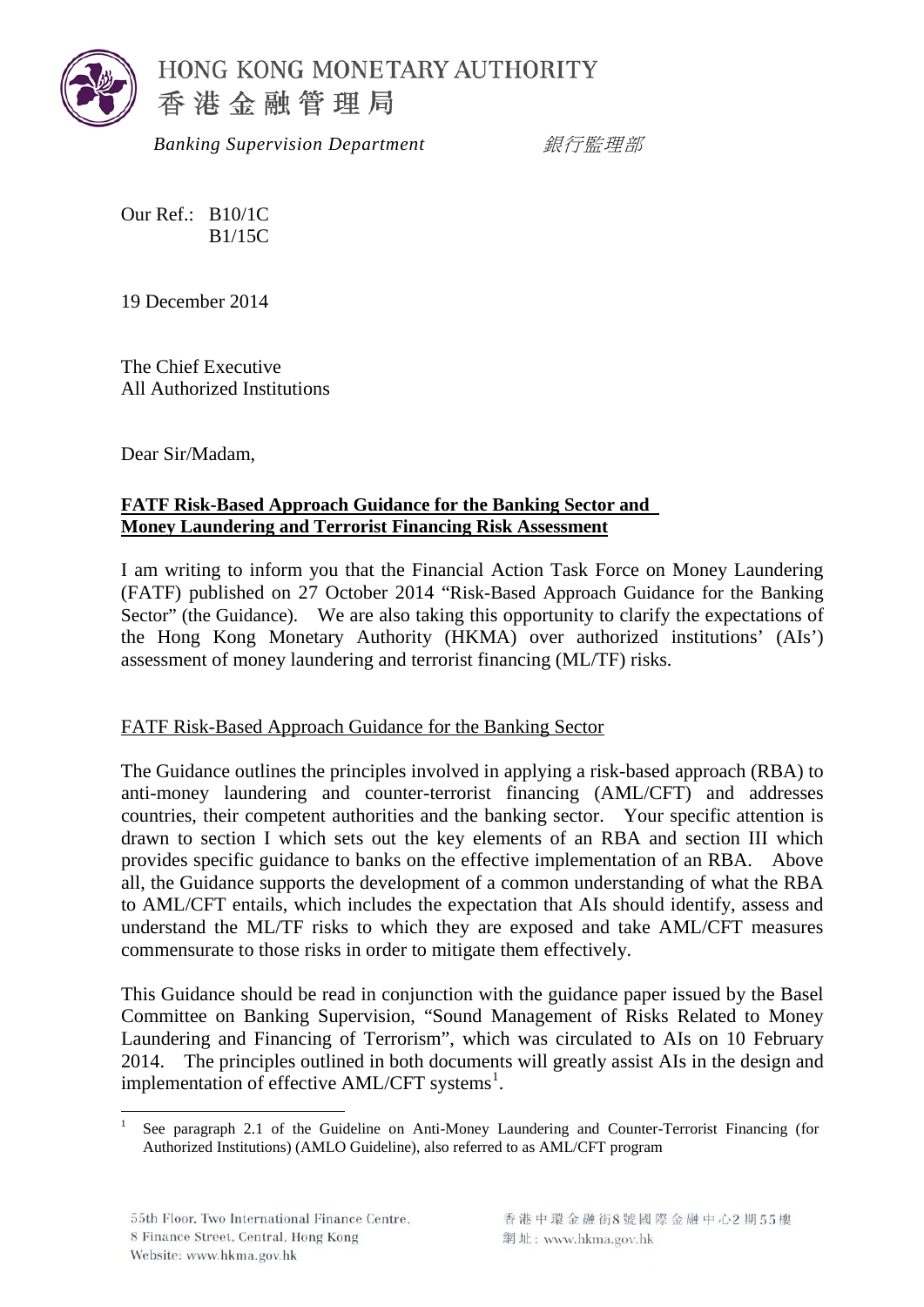While the HKMA will have regard to this Guidance during future review of local legal and regulatory AML/CFT requirements, in the meantime, AIs are encouraged to review the Guidance in the context of, and assess the implications for, enhancing their AML/CFT control frameworks. The Guidance is available on the FATF's website (http://www.fatf-gafi.org/media/fatf/documents/reports/Risk-Based-Approach-Banking-S ector.pdf).

## ML/TF Risk Assessment

Central to the proper application of an RBA to AML/CFT is the expectation that AIs should identify, assess and understand the ML/TF risks to which they are exposed. The HKMA has made this an increasing focus of its recent AML/CFT supervision and provided guidance in two recent AML/CFT seminars<sup>[2](#page-0-0)</sup>.

AIs should conduct ML/TF risk assessment at both the institutional and customer levels. While the requirements of risk assessment at customer level have been articulated in the AMLO Guideline<sup>[3](#page-1-0)</sup>, the following paragraphs further clarify the expectations of the HKMA over AIs' institutional assessments of their ML/TF risks.

*(i) Why are institutional ML/TF risk assessments so important?*

The ML/TF risk assessment forms the basis for the RBA, enabling the AI to understand how, and to what extent it is vulnerable to ML/TF, deciding the most appropriate and effective way to mitigate the identified risks, and the way to manage any resulting residual risk according to the AI's risk appetite. The successful implementation and effective operation of an RBA to AML/CFT hinges on strong senior management leadership and oversight of the development and implementation of the RBA across the AI. Senior management should not only know about the ML/TF risks to which the AI is exposed, but also understand how its AML/CFT control framework operates to mitigate those risks.

*(ii) What steps should AIs take?*

<span id="page-1-1"></span>-

While many AIs may already have ML/TF risk assessments in place, we would like to reiterate that all AIs should take appropriate steps to identify, assess and understand their ML/TF risks in relation to (1) their customers; (2) the countries or jurisdictions their customers are from or in; (3) the countries or jurisdictions the AIs have operations in; and (4) the products, services, transactions and delivery channels of the AIs. In practice, our expectation will be that the AI has:

(a) documented the risk assessment process which includes the identification and assessment of relevant risks, supported by qualitative and quantitative analysis and information obtained from relevant internal and external sources;

Please refer to HKMA circulars dated 2 May and 13 August 2014<br>Reference should also be made to Chapter 3 of the AMLO Guideline

<span id="page-1-0"></span>